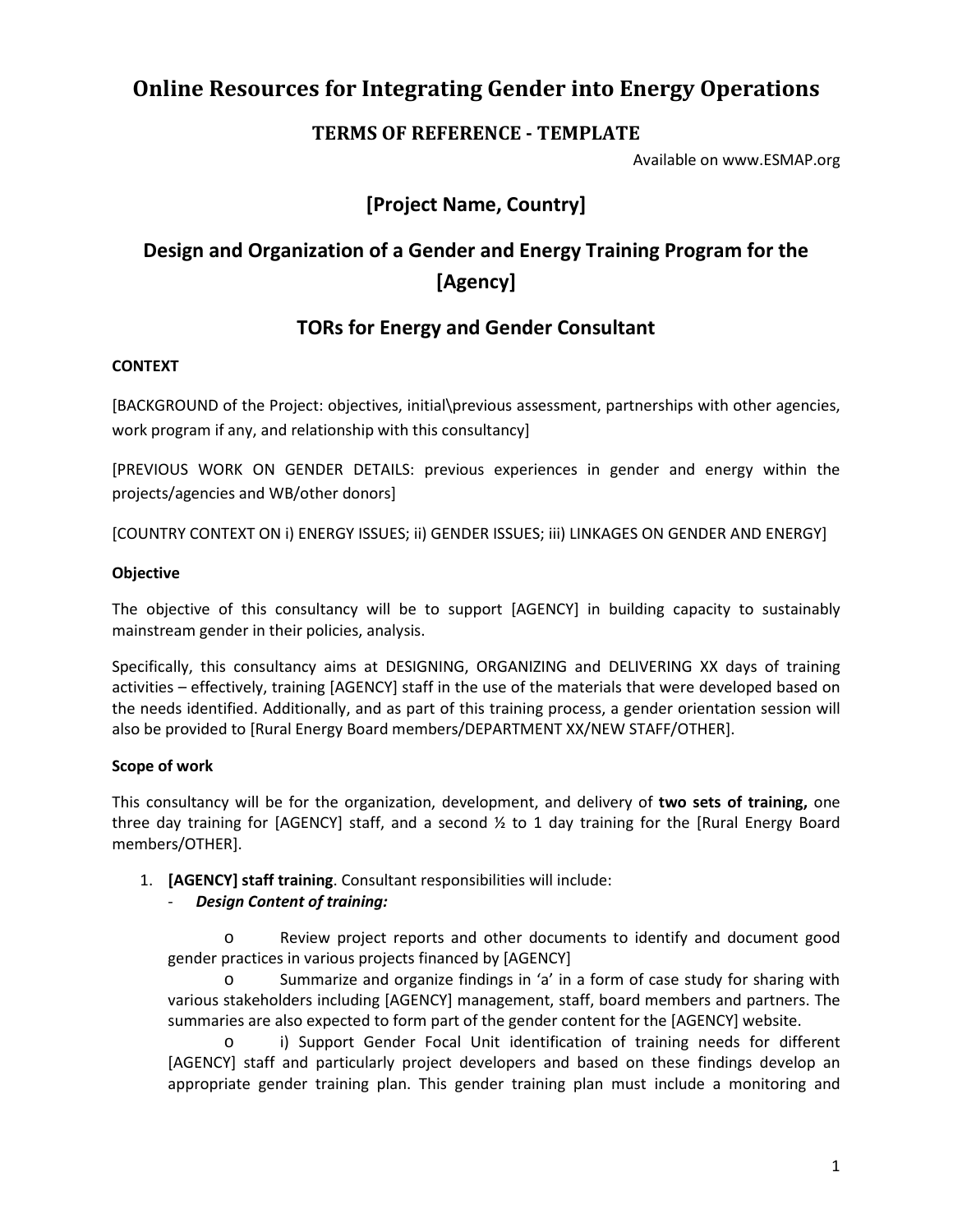# **Online Resources for Integrating Gender into Energy Operations**

## **TERMS OF REFERENCE - TEMPLATE**

Available on www.ESMAP.org

evaluation framework, to track the impact of training on the types of projects proposed and developed by [AGENCY].

o ii) Support the Gender Focal Unit in conducting the gender training based on gender training above as well as based on experience from other national, regional and international best practices

o Prepare a comprehensive report summarizing the accomplishment of activities a, b and c above and offer relevant recommendations for follow up activities

### o *Expected Outcomes*:

- Increase [AGENCY] staff awareness on gender issues particularly the rationale for gender mainstreaming in energy projects and the approaches for doing this.
- **Enrich the gender database for [AGENCY]**
- Enhance project developers/champions awareness and inspire them to mainstream gender in their project proposal and plans;
- **Produce gender best practice report on [AGENCY] activities and projects** financed by [AGENCY].
- **Organization of training**: The consultant will identify a venue, and manage the logistical organization of the training event. The venue should be near the [ Agency]. The consultant will work with the World Bank country office and TTL to identify a suitable vendor, and to work with the WB on the required contracts and purchase orders.
	- o *Deliverables*:
		- **Proposal including costs for venue and catering for 3 day training, within 1** week of signing contract
		- **Contracting of venue, with catering for training activity**
- *Development of training:* Working with the Senior Gender and Energy Advisor, the consultant will develop a three-day training module for [AGENCY] staff. One day should be for the full [AGENCY] staff, and the second two days should include a variety of modules for different groups of [AGENCY] staff, as deemed necessary based on the gender needs assessment and tools that have been developed.
	- o *Deliverables:*
		- Outline training proposal, identifying the modules and intended audience for training activities, within 1 week of contract signing, to be discussed, and modified based on [AGENCY] feedback
		- Development of 3 days of training activities draft training materials to be submitted to [AGENCY] gender team for their feedback at least one week prior to training event; submit training materials following event.
		- **•** Development of a monitoring and evaluation plan to determine the impact of the training activity (may use the gender assessment as a baseline)
- **Delivery of training:** The consultant, working with the Senior Gender and Energy Advisor, will deliver the 3 days of gender and energy training, including monitoring and evaluation
	- o *Deliverable:*
		- Report on training activities, within one week of completion of trainings